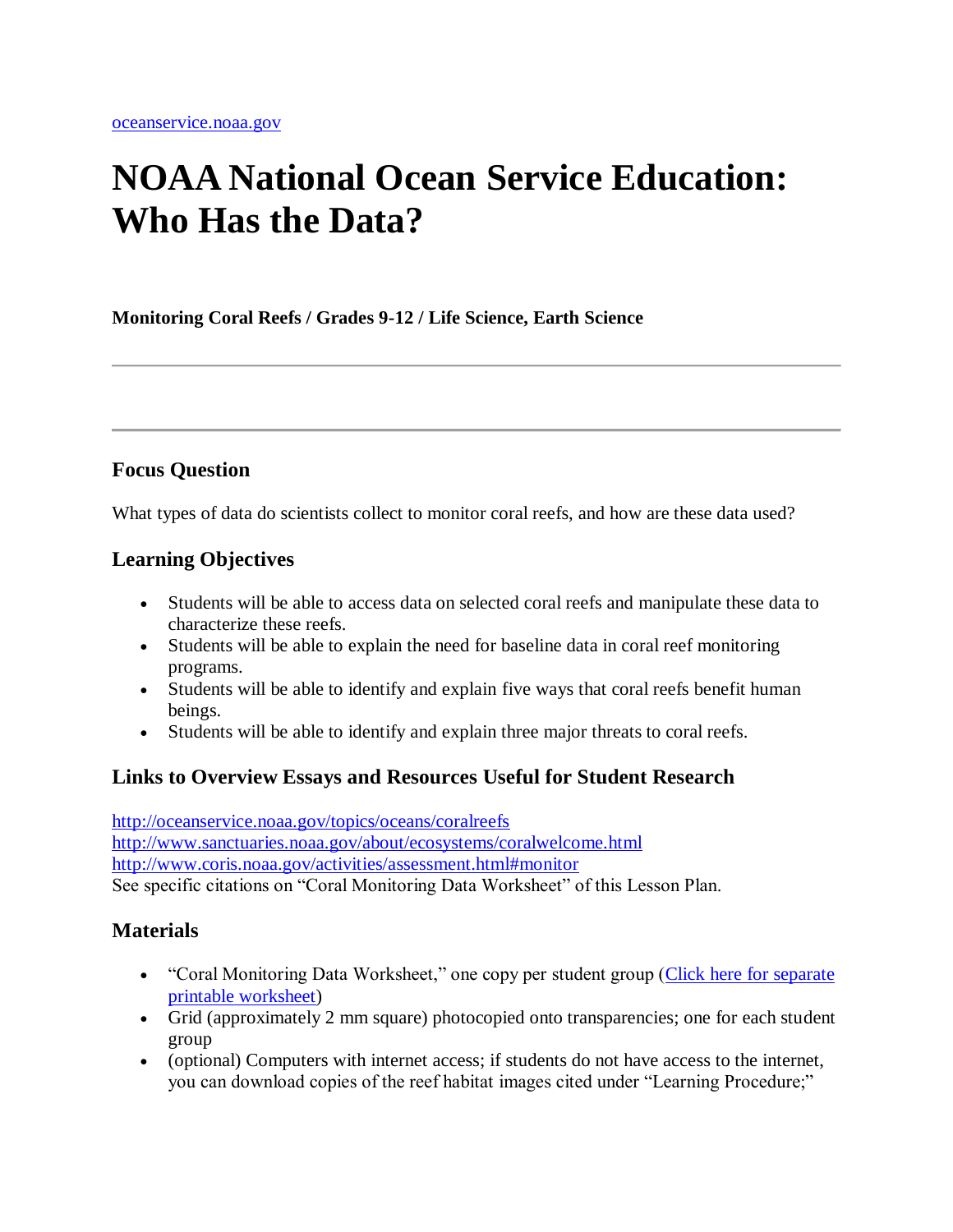you can also download copies of other materials cited under "Learning Procedure" and on the worksheet, and provide copies of these materials to each student or student group

### **Audio/Visual Materials**

None

### **Teaching Time**

Two 45-minute class periods, plus time for student research

### **Seating Arrangement**

Groups of 3-4 students

### **Maximum Number of Students**

32

### **Key Words**

Coral Reefs Aquarium Symbiosis Zooxanthellae Broadcast spawning

### [\(top\)](http://oceanservice.noaa.gov/education/lessons/#top)

# **Background Information**

Coral reefs are some of the most biologically productive and economically valuable ecosystems on Earth. Benefits provided by coral reefs include protecting shorelines from erosion and storm damage, supplying foods that are important to many coastal communities, and providing recreational and economic opportunities. In addition, the highly diverse biological communities associated with coral reefs are new sources of powerful antibiotic, anti-cancer and antiinflammatory drugs that have the potential to benefit the entire human race.

Despite these benefits, many coral reefs are threatened by human activities as well as natural processes. Sewage and chemical pollution can cause overgrowth of algae, oxygen depletion, and poisoning. Poor land management and deforestation can lead to excessive runoff and sedimentation that can smother living reefs and reduce light needed by many shallow-water corals. Fishing with heavy trawls, poisons, and explosives damages the physical structure of reefs as well as the coral animals that build them. Careless tourists, boat anchors, and collection for the aquarium trade also cause mechanical damage. Thermal pollution from power plants and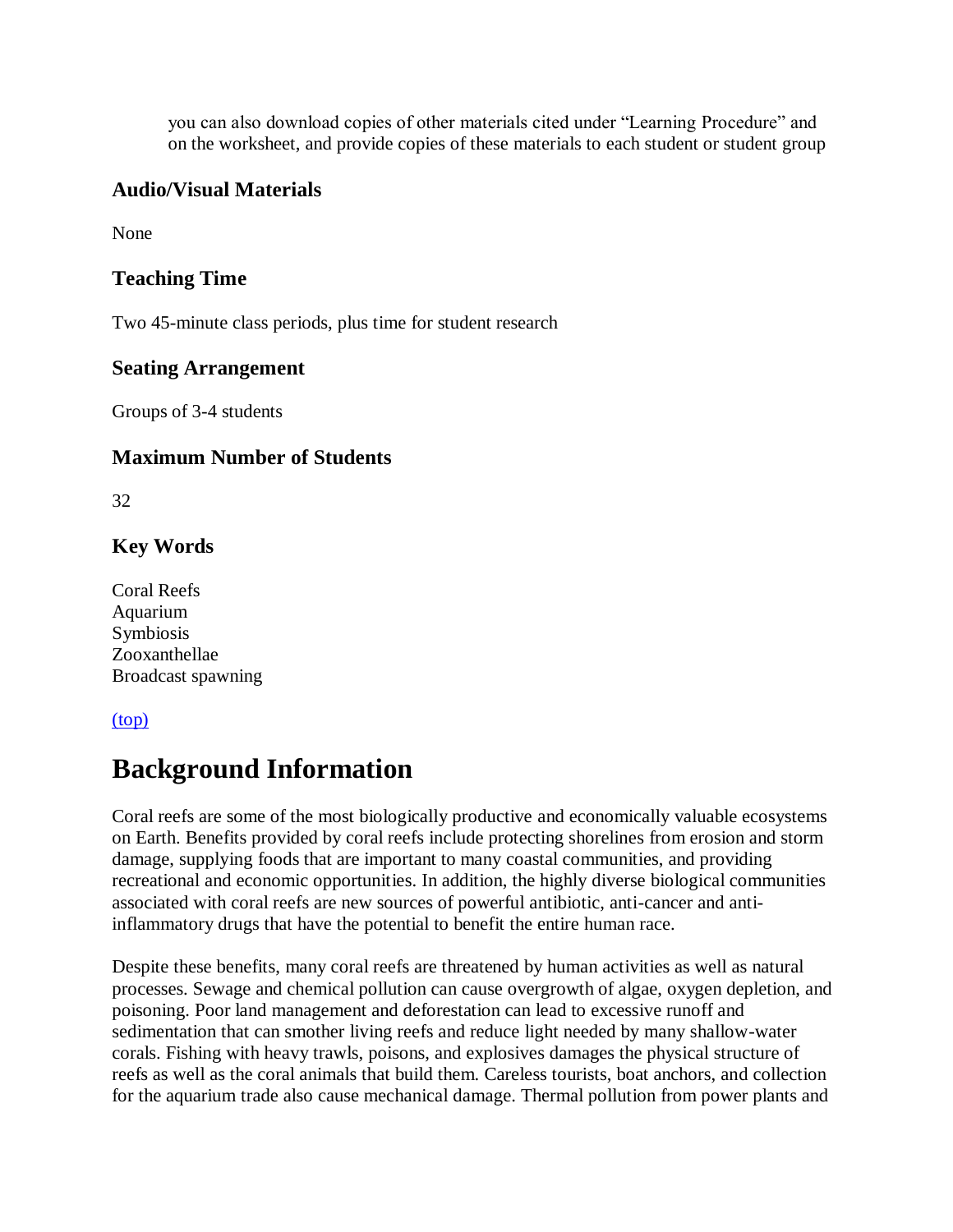unusually hot weather cause physiological stress that kills coral animals and leaves the reef structure vulnerable to erosion. Oil spills, fuel discharges, and anti-fouling chemicals from boats add additional stress. Many of these impacts are the result of ignorance; people simply aren't aware of the importance of coral reefs or the consequences of their actions. But the damage and threats to reefs continue to increase on a global scale.

In addition to stress from human activities, coral reefs are also subject to natural threats. Hurricanes and cyclones can break corals loose and scatter them into areas where they cannot survive. Severe storms also cause impacts on coastal areas that increase sedimentation and runoff. Unusually low tides can leave corals exposed to high temperatures, solar radiation, and the risk of drying out. Heavy rains can lower salinity to dangerous levels.

High temperatures associated with phenomena such as El Nino cause severe damage through thermal stress. Shallow-water reef-building corals are found primarily in tropical latitudes (less than 30° north or south of the equator) and live near the upper limit of their thermal tolerance, so temperatures one or two degrees above normal can result in thermal stress. One of the most striking responses to thermal stress is known as "bleaching." Most reef-building corals have single-cell algae (zooxanthellae) living within their tissues. These algae play an important role in the corals' nutrition and growth. Pigments in the algae are also responsible for most of the corals' color. Under thermal stress, some corals may expel these algae, causing the corals to appear bleached. Some corals may recover and acquire replacement algae, but others may die. Corals are also subject to predation and disease. Rates of disease outbreaks in corals appear to be increasing, and many researchers believe that at least part of the reason is that the corals have been weakened by other stress factors.

In response to growing concern for the future of coral reefs, the President of the United States established the Coral Reef Task Force (CRTF) in 1998 to protect and conserve coral reefs. The CRTF has prepared a plan to reduce human threats to coral reefs and to improve our understanding of coral reef ecosystems. Strategies for reducing human threats include:

- Expanding and strengthening coral reef marine protected areas (MPAs);
- Reducing damage caused by extractive uses such as overfishing;
- Reducing habitat destruction and pollution;
- Restoring damaged reefs; and
- Creating an informed public.

Strategies to improve our understanding of coral reef ecosystems include:

- Comprehensive mapping, inventory and monitoring of U.S. reefs; and
- Research on coral reef ecology, bleaching, diseases, and best management practices for successful coral reef conservation.

As co-chair of the CRTF, and as directed by the Coral Reef Conservation Act of 2000, NOAA has the responsibility to conserve coral reef ecosystems. NOAA's coral reef conservation efforts are carried out primarily through its Coral Reef Conservation Program (CRCP). Under this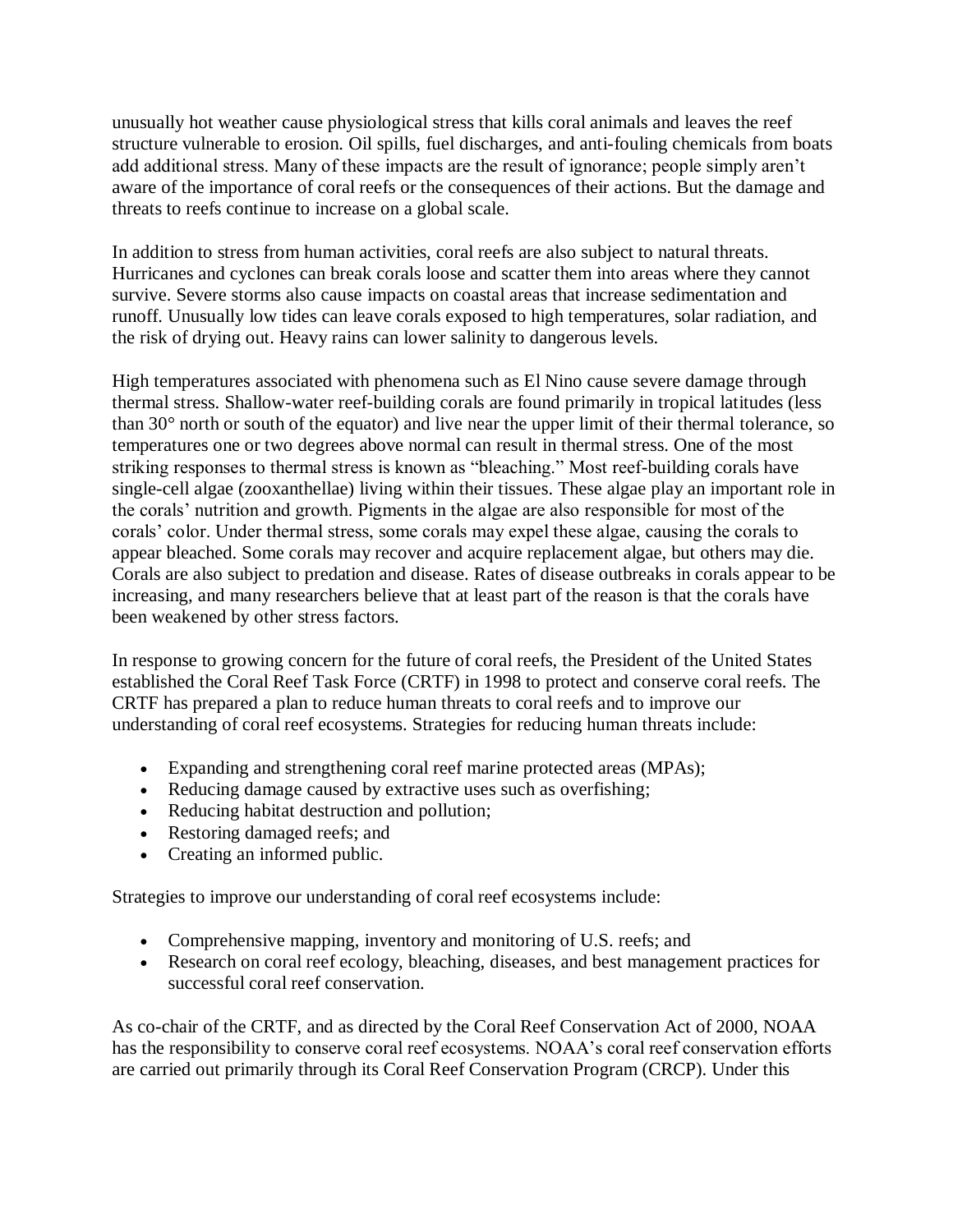program, NOAA works with scientific, private, government, and nongovernmental organizations at the local, federal, and international levels to address conservation actions.

Among other actions, the CRCP undertakes a variety of mapping and monitoring activities to understand locations of coral reef ecosystems, how they function, how human activities impact reef processes, and how managers and the public can reduce or eliminate these impacts.

Mapping and monitoring are an essential part of coral reef conservation. The purpose of this activity is to acquaint students with sources of information and data on coral reef monitoring, and to provide hands-on experience with manipulating and interpreting some of these data.

#### [\(top\)](http://oceanservice.noaa.gov/education/lessons/#top)

### **Learning Procedure**

- 1. Photocopy a grid (approximately 2mm squares) onto transparencies, and have students use the transparencies to count the number of grid squares contained in each of the habitat regions shown on the habitat maps. The total number of squares for each habitat type can be used to quantify the relative area occupied by each habitat.
- 2. Direct students to the Corals Tutorial at: [http://oceanservice.noaa.gov/education/tutorial\\_corals/.](http://oceanservice.noaa.gov/education/tutorial_corals/) You may want to assign different tutorial sections to each student group. Have each student or student group complete one version of the Subject Review (downloadable), and lead a discussion to review the answers.
- 3. Briefly review the purpose and activities of the U. S. Coral Reef Task Force (CRTF) and the NOAA Coral Reef Conservation Program (CRCP), and highlight the monitoring functions that are intended to identify threatened reef areas and to improve understanding of reef ecosystems (visit [http://www.coralreef.gov](http://www.coralreef.gov/) for more information on the CRTF and [http://coralreef.noaa.gov](http://coralreef.noaa.gov/) for more information on the CRCP).
- 4. Tell students that their assignment is to use online data to investigate selected coral reefs. Assign one of the following marine protected areas in the Florida Keys to each student group:
	- Carysfort/South Carysfort Reef
	- French Reef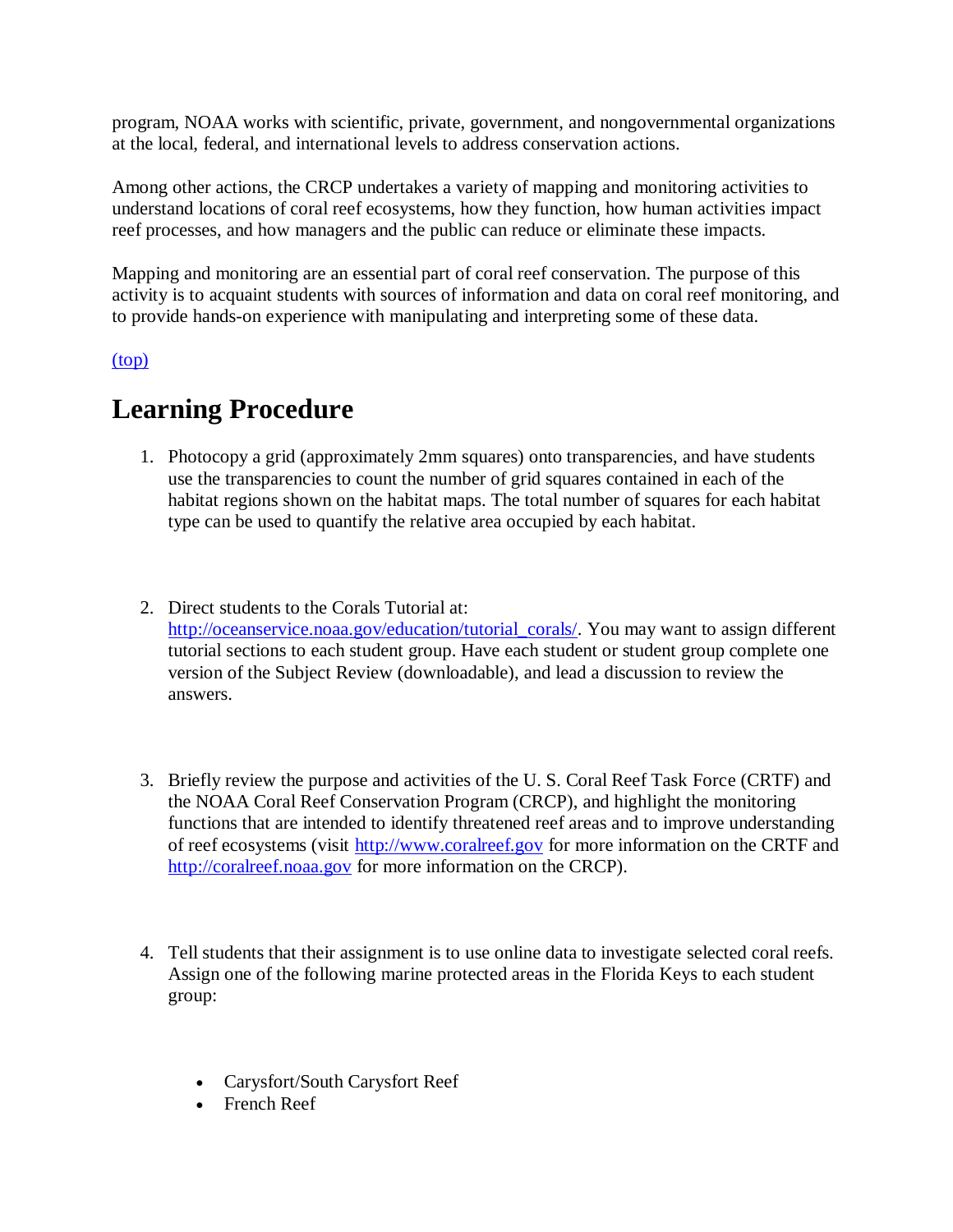- Molasses Reef
- Conch Reef
- Hen and Chickens
- Davis Reef
- Alligator Reef
- Sombrero Key
- Looe Key
- Western Sambos/Eastern Sambos
- Sand Key
- 5. Provide each student group with a "Coral Monitoring Data Worksheet." Have each student group complete the tasks described, and prepare a written report containing answers to the questions on the worksheet.
- 6. Lead a discussion of students' results. Students should realize that a primary purpose of habitat and fish census data is to establish baselines that can be compared with subsequent surveys to detect changes in coral reef systems. Discuss the variability of habitats in marine protected areas of the Florida Keys. Students should recognize that there is often considerable variability among habitats, even though the habitats are in the same geographic area. An important part of developing a comprehensive understanding of coral reef ecosystems is knowing how reefs change over time in response to various types of environmental change. Students' examination of sea surface temperature data should reveal that during the period January 1, 2001 – December 31, 2004, Sombrero Key (the monitoring station located in the Florida Keys) was:
- Exposed to "HotSpot"  $> 1$  conditions during August and September 2001, August 2002, July and August 2003, and July and August 2004;
- There was likely to have been some bleaching as a result of thermal stress (Alert Level 1) in August 2003 and August 2004
- Not exposed to conditions defined as Alert Level 2
- Conditions defined as Alert Level 2 were measured during August 2005 and August and September 2007

Students should recognize that fish census data from St. Croix, USVI, are typical of many healthy coral reef systems in that while there are a large number of different species present, only a few of these are present in large numbers, and there are many more small fishes than large ones. The two most abundant species were *Halichoeres bivittatus* and *Thalassoma bifasciatum*, and the two species with the greatest number of large (> 30 cm) individuals were *Caranx chrysos* and *Sparisoma viride*.

[\(top\)](http://oceanservice.noaa.gov/education/lessons/#top)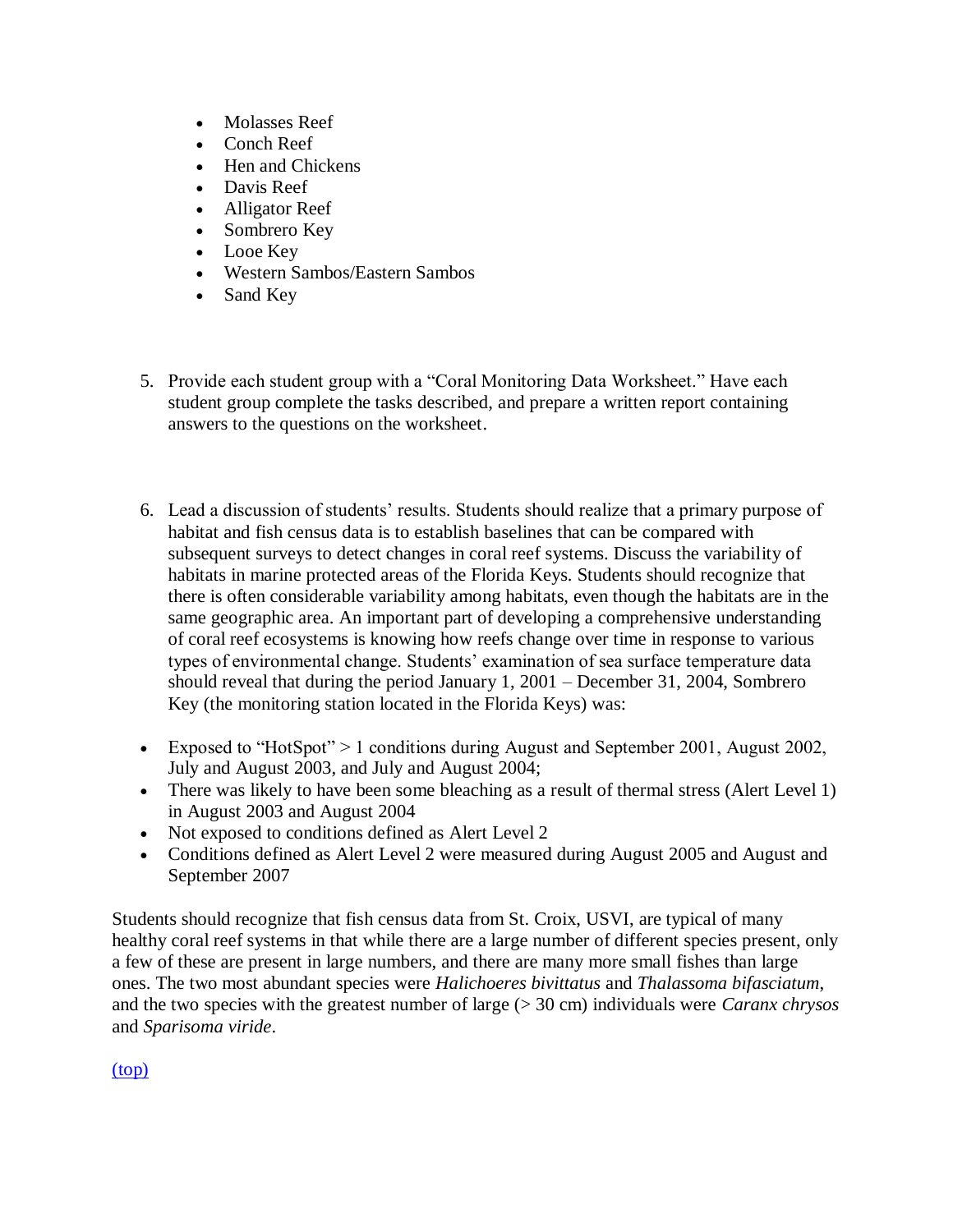# **The Bridge Connection**

The Bridge is a growing collection online marine education resources. It provides educators with a convenient source of useful information on global, national, and regional marine science topics. Educators and scientists review sites selected for the Bridge to insure that they are accurate and current.

[http://www.vims.edu/bridge/reef.html](http://oceanservice.noaa.gov/exit.php?url=http%3A%2F%2Fwww.vims.edu%2Fbridge%2Freef.html)

## **The "Me" Connection**

Have students write a short essay on why coral reefs are personally important and what specific actions individuals might take to reduce threats to coral reefs.

### **Extensions**

- 1. Online data introduced in this activity can be used for a wide variety of additional activities related to coral reefs and coral reef management. Many of these data can be accessed through "Discover NOAA's Data" at the CoRIS home page [\(http://coris.noaa.gov/\)](http://coris.noaa.gov/) and the ["](http://oceanservice.noaa.gov/education/tutorial_corals/supp_corals_roadmap.html)Corals Roadmap to Resources" [http://oceanservice.noaa.gov/education/tutorial\\_corals/supp\\_corals\\_roadmap.html\)](http://oceanservice.noaa.gov/education/tutorial_corals/supp_corals_roadmap.html)
- 2. For more lesson plans and activities related to coral reefs, visit the education web pages for NOAA's Ocean Explorer Cayman Islands Twilight Zone 2007 Expedition at [http://oceanexplorer.noaa.gov/explorations/07twilightzone/background/edu/edu.html.](http://oceanexplorer.noaa.gov/explorations/07twilightzone/background/edu/edu.html)

[\(top\)](http://oceanservice.noaa.gov/education/lessons/#top)

### **Resources**

[http://www.oneocean.org/overseas/200009/coral\\_bleaching\\_the\\_hows\\_and\\_whys\\_and\\_whats\\_ne](http://oceanservice.noaa.gov/exit.php?url=http%3A%2F%2Fwww.oneocean.org%2Foverseas%2F200009%2Fcoral_bleaching_the_hows_and_whys_and_whats_next.html) [xt.html](http://oceanservice.noaa.gov/exit.php?url=http%3A%2F%2Fwww.oneocean.org%2Foverseas%2F200009%2Fcoral_bleaching_the_hows_and_whys_and_whats_next.html) Diamante-Fabunan, D. 2000. Coral Bleaching: the Whys, the Hows and What Next? OverSeas, The Online Magazine for Sustainable Seas.

[http://www.crc.uri.edu/download/COR\\_0011.PDF](http://oceanservice.noaa.gov/exit.php?url=http%3A%2F%2Fwww.crc.uri.edu%2Fdownload%2FCOR_0011.PDF) – "Coral Bleaching: Causes, consequences and response;" a collection of papers from the ninth international coral reef symposium.

[http://www.nmfs.noaa.gov/habitat/habitatconservation/publications/Separate Chapters/Cover and](http://www.nmfs.noaa.gov/habitat/habitatconservation/publications/Separate%20Chapters/Cover%20and%20Table%20of%20Contents.pdf)  [Table of Contents.pdf](http://www.nmfs.noaa.gov/habitat/habitatconservation/publications/Separate%20Chapters/Cover%20and%20Table%20of%20Contents.pdf) *–* "The State of Deep Coral Ecosystems of the United States," 2007 report from NOAA providing new insight into the complex and biologically rich habitats found in deeper waters off the U.S. and elsewhere around the world.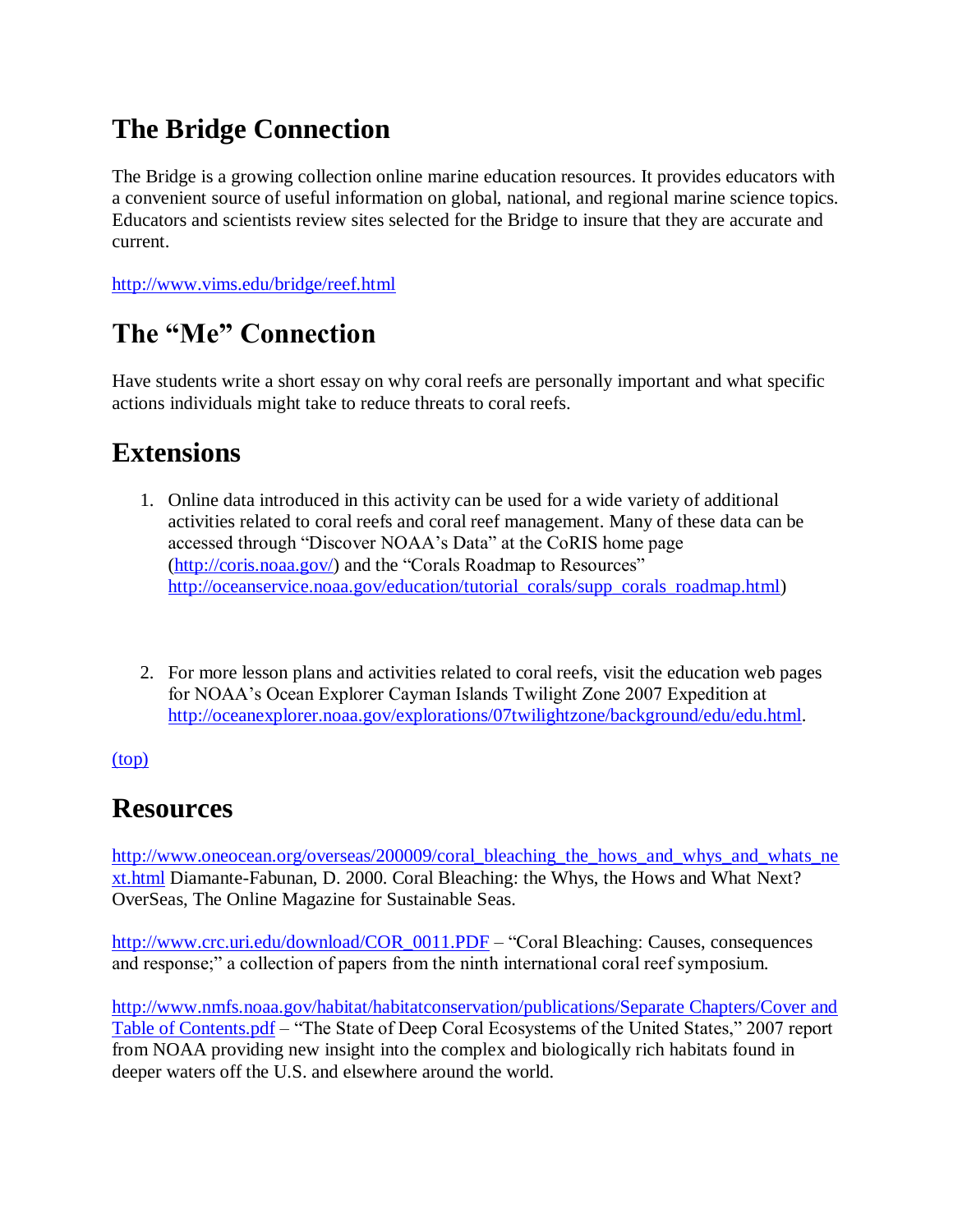[http://www.latimes.com/news/local/oceans/la-oceans-series,0,7842752.special](http://oceanservice.noaa.gov/exit.php?url=http%3A%2F%2Fwww.latimes.com%2Fnews%2Flocal%2Foceans%2Fla-oceans-series%2C0%2C7842752.special) – "Altered Oceans," five-part series from the Los Angeles Times on the condition of Earth's ocean; published July 30 – August 3, 2006

# **National Science Education Standards**

### **Content Standard A: Science as Inquiry**

- Abilities necessary to do scientific inquiry
- Understandings about scientific inquiry

### **Content Standard C: Life Science**

• Interdependence of organisms

### **Content Standard D: Earth and Space Science**

Geochemical cycles

### **Content Standard E: Science and Technology**

• Understandings about science and technology

### **Content Standard F: Science in Personal and Social Perspectives**

- Natural resources
- Environmental quality
- Natural and human-induced hazards
- Science and technology in local, national, and global challenges

### [\(top\)](http://oceanservice.noaa.gov/education/lessons/#top)

# **Ocean Literacy Essential Principles and Fundamental Concepts**

### **Essential Principle 1. The Earth has one big ocean with many features.**

Fundamental Concept h. Although the ocean is large, it is finite and resources are limited.

### **Essential Principle 5. The ocean supports a great diversity of life and ecosystems.**

 Fundamental Concept f. Ocean habitats are defined by environmental factors. Due to interactions of abiotic factors such as salinity, temperature, oxygen, pH, light, nutrients, pressure, substrate and circulation, ocean life is not evenly distributed temporally or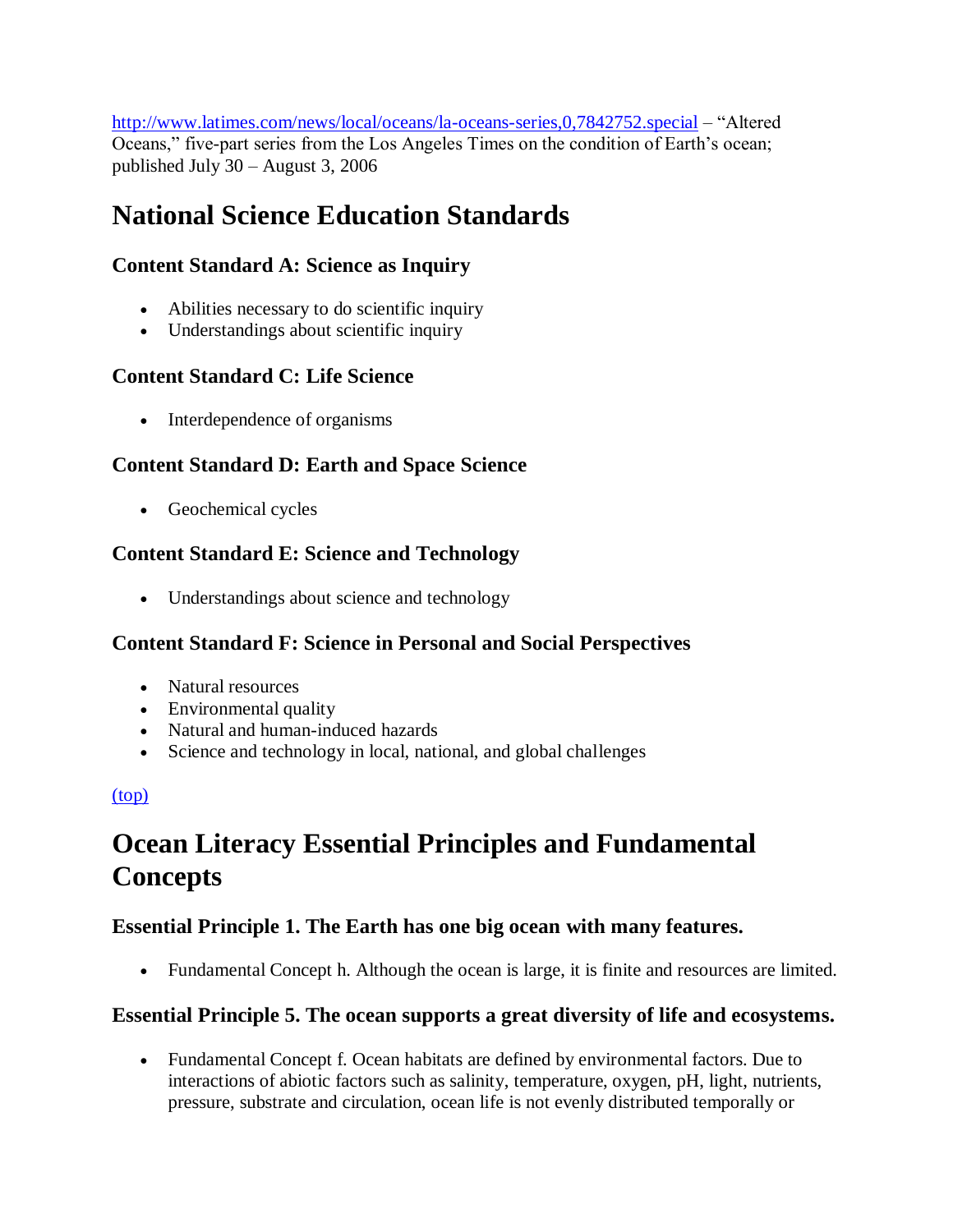spatially, i.e., it is "patchy". Some regions of the ocean support more diverse and abundant life than anywhere on Earth, while much of the ocean is considered a desert.

### **Essential Principle 6. The ocean and humans are inextricably interconnected.**

- Fundamental Concept e. Humans affect the ocean in a variety of ways. Laws, regulations and resource management affect what is taken out and put into the ocean. Human development and activity leads to pollution (such as point source, non-point source, and noise pollution) and physical modifications (such as changes to beaches, shores and rivers). In addition, humans have removed most of the large vertebrates from the ocean.
- Fundamental Concept f. Coastal regions are susceptible to natural hazards (such as tsunamis, hurricanes, cyclones, sea level change, and storm surges).
- Fundamental Concept g. Everyone is responsible for caring for the ocean. The ocean sustains life on Earth and humans must live in ways that sustain the ocean. Individual and collective actions are needed to effectively manage ocean resources for all.

### **Essential Principle 7. The ocean is largely unexplored.**

- Fundamental Concept d. New technologies, sensors and tools are expanding our ability to explore the ocean. Ocean scientists are relying more and more on satellites, drifters, buoys, subsea observatories and unmanned submersibles.
- Fundamental Concept f. Ocean exploration is truly interdisciplinary. It requires close collaboration among biologists, chemists, climatologists, computer programmers, engineers, geologists, meteorologists, and physicists, and new ways of thinking.

[\(top\)](http://oceanservice.noaa.gov/education/lessons/#top)

### **Student Worksheet**

- 1. Obtain a map of benthic habitats for your assigned area:
	- a. Point your web browser to [http://coris.noaa.gov/.](http://coris.noaa.gov/) This is the home page for NOAA's Coral Reef Information System (CoRIS), which is designed to be a single point of access to NOAA coral reef information and data products.
	- b. Click on "Discover NOAA's Data," then "Browse," then "Browse Data Descriptions."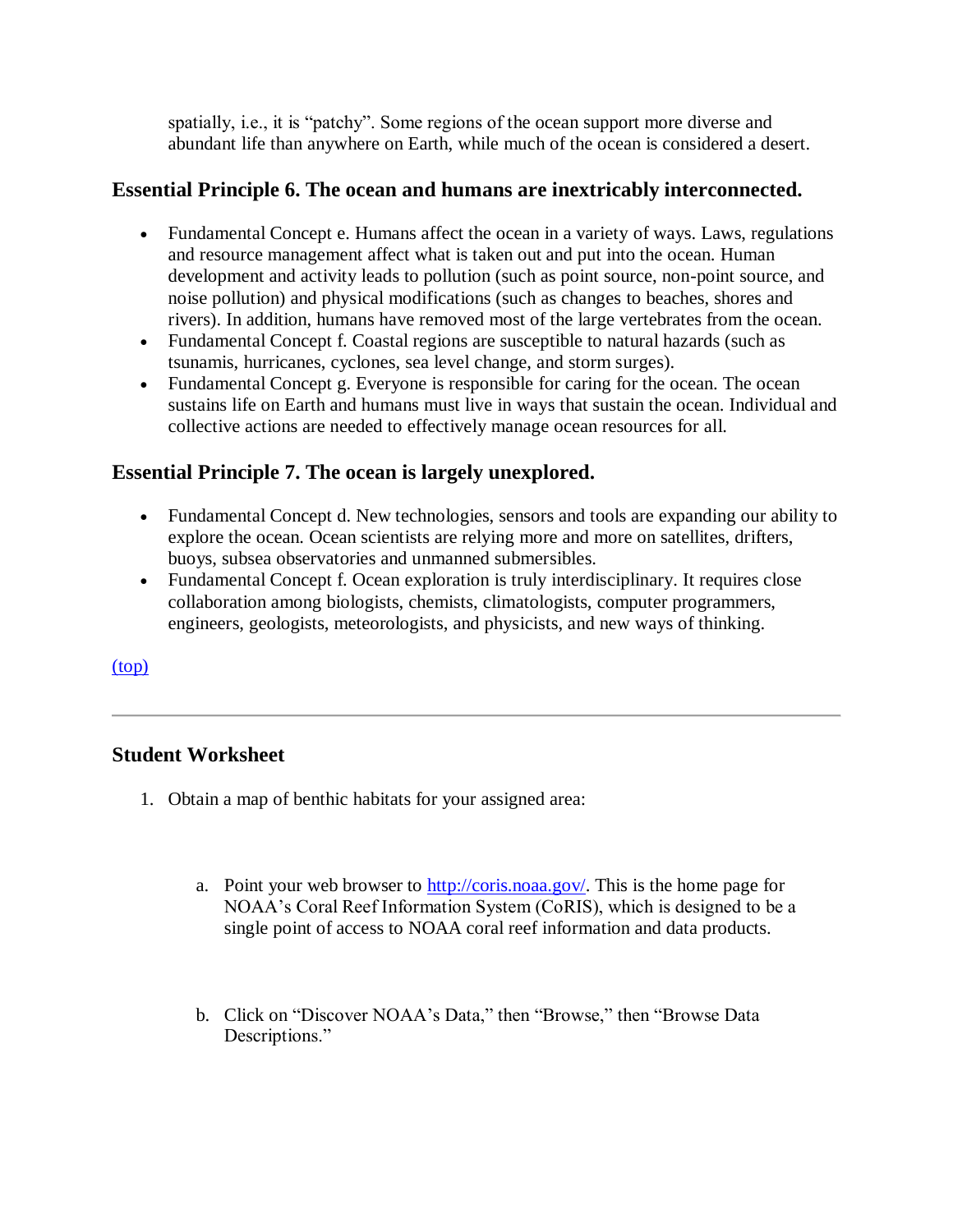- c. Select "Place Keywords Multiple Pages." Click on the letter "F," then scroll down to "Florida" and find the entry for "florida keys\_benthic\_habitat\_1992." Click on "FAQ" then 5.How can I download or order the data?."
- d. Select the link to ["http://flkeysbenthicmaps.noaa.gov"](http://flkeysbenthicmaps.noaa.gov/) then click on the link to "Maps" on the right side of the page.
- e. Click on "Protected Areas," then click on the name of the reef area that has been assigned to your group. A window will open with a benthic habitat map for the selected area.
- f. Scroll down to the bottom of the page and click on "Legend" and print a copy of the map legend.
- 2. Return to the previous page (with the benthic habitat map) and copy the map image into an image processing program such as Adobe Photoshop. Save the image as a TIFF or JPEG file. Print a color copy of the file onto an 8.5 in x 11 in page, and calculate the area of each habitat by placing a transparent grid over the image and counting the number of grid squares contained in each habitat.
- 3. When the area of all habitats has been calculated, add the area measurements for each habitat type and prepare a table showing these areas.
- 4. Add all the measurements together, then divide this number into the total area for each habitat type to calculate the relative area (percent of total) for each habitat.
- 5. Construct a pie chart showing the relative areas for each type of habitat.
- 6. Coral bleaching events often occur in areas where the sea surface temperature is  $1^{\circ}$ C or more above the normal maximum temperature. Find out whether coral reefs in the Florida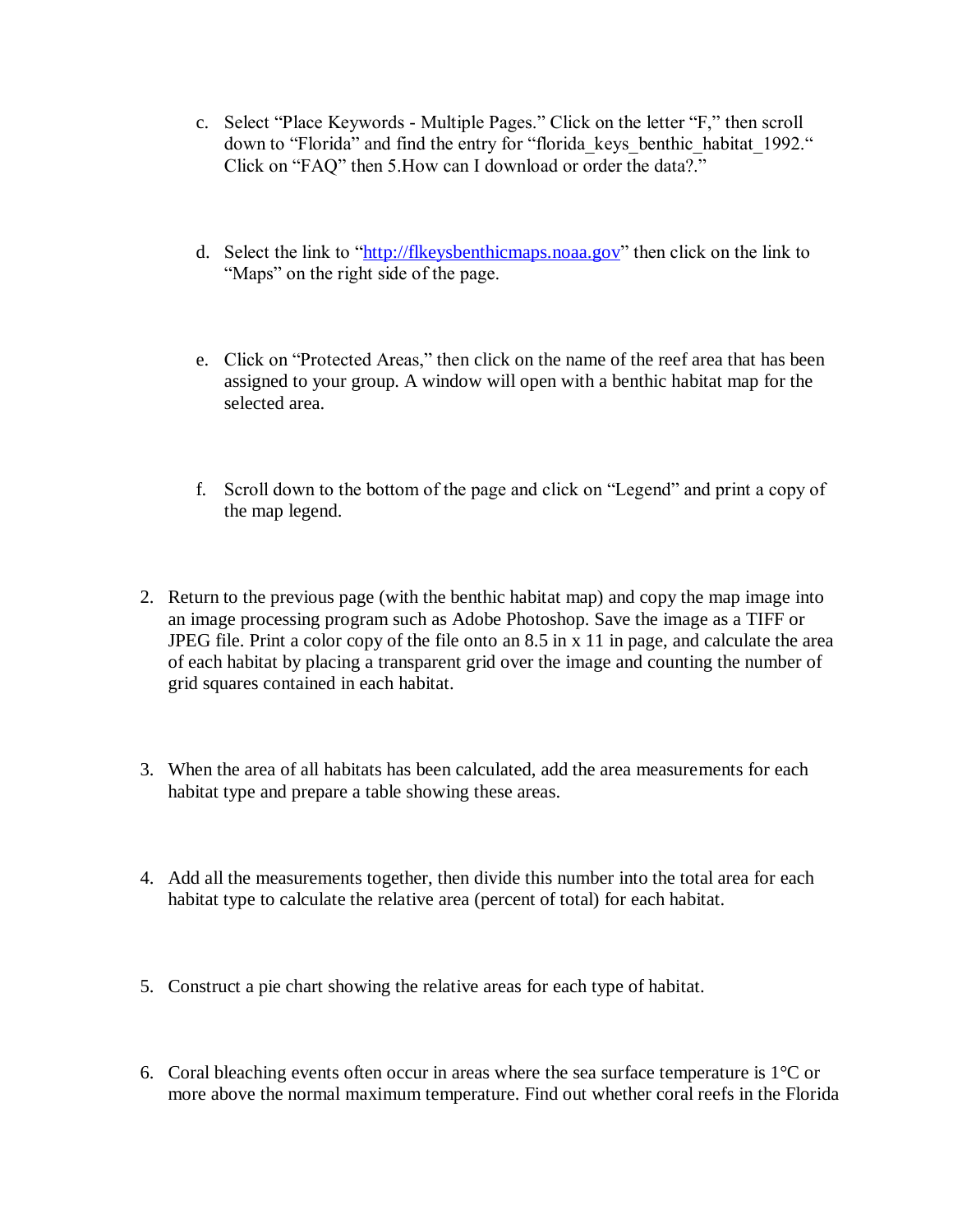Keys have been exposed to water temperatures that could cause "bleaching." From the entries under "Florida" in step 1c, find the entry for "avhrr\_cur\_sst\_timeseries\_sombrero\_reef." Click on "FAQ," then "1.How should this data set be cited?" and select the link to [http://coralreefwatch.noaa.gov/satellite/current/sst\\_series\\_24reefs.html,](http://coralreefwatch.noaa.gov/satellite/current/sst_series_24reefs.html) to open the "SST/DHW Time Series and Satellite Bleaching Alerts" page.

This page contains links to sea surface temperature (SST) data for 24 selected coral reef locations beginning in the year 2000. These data are obtained from the Advanced Very High Resolution Radiometer (AVHRR), which provides information on sea surface temperature (SST) for the entire Earth on a daily basis. The AVHRR is carried on NOAA's Polar Orbiting Environmental Satellite (POES).

"Coral bleaching HotSpots" are defined as sea surface temperatures that are greater than the normal maximum temperature. Some coral bleaching events have been noted in areas where the HotSpots are greater than 1° C. More often, coral bleaching results from thermal stress that accumulates over several days or weeks. "Degree Heating Weeks" (DHWs) indicate the accumulation of thermal stress that coral reefs have experienced over the past 12 weeks. One DHW is equivalent to one week of sea surface temperatures one stat Celsius greater than the expected summertime maximum. Two DHWs are equivalent to two weeks at one degree above the expected summertime maximum OR one week of two degrees above the expected summertime maximum.

HotSpots and DHWs are used to define a series of "alert levels" that are issued from NOAA Coral Reef Watch's Satellite Bleaching Alert System for 24 selected reef sites around the globe. Definitions of alert levels are: No Stress = No thermal stress (no HotSpots) Watch = Low-level thermal stress  $(0 <$  HotSpot  $< 1)$ Warning = Thermal stress is accumulating (HotSpot  $>= 1$  and  $0 <$  DHW  $< 4$ ) Alert Level 1 = Bleaching expected (HotSpot  $>= 1$  and  $4 \le DHW < 8$ ) Alert Level 2: Significant bleaching expected (HotSpot  $>= 1$  and DHW  $>= 8$ )

Click on the "Data" link for the location that is in or near the Florida Keys. During the period January 1, 2001 – December 31, 2004:

- Were corals at this location ever exposed to  $HotSpot > 1$  conditions? When?
- In what years was there likely to have been some bleaching as a result of thermal stress?
- In what years was there likely to have been significant bleaching?
- Have conditions defined as Alert Level 2 ever been measured at this site?
- 7. Point your web browser to [http://biogeo.nos.noaa.gov/.](http://biogeo.nos.noaa.gov/) This is the home page for NOAA's Biogeography Program that is responsible for developing knowledge and products on living marine resource distributions and ecology throughout the Nation's